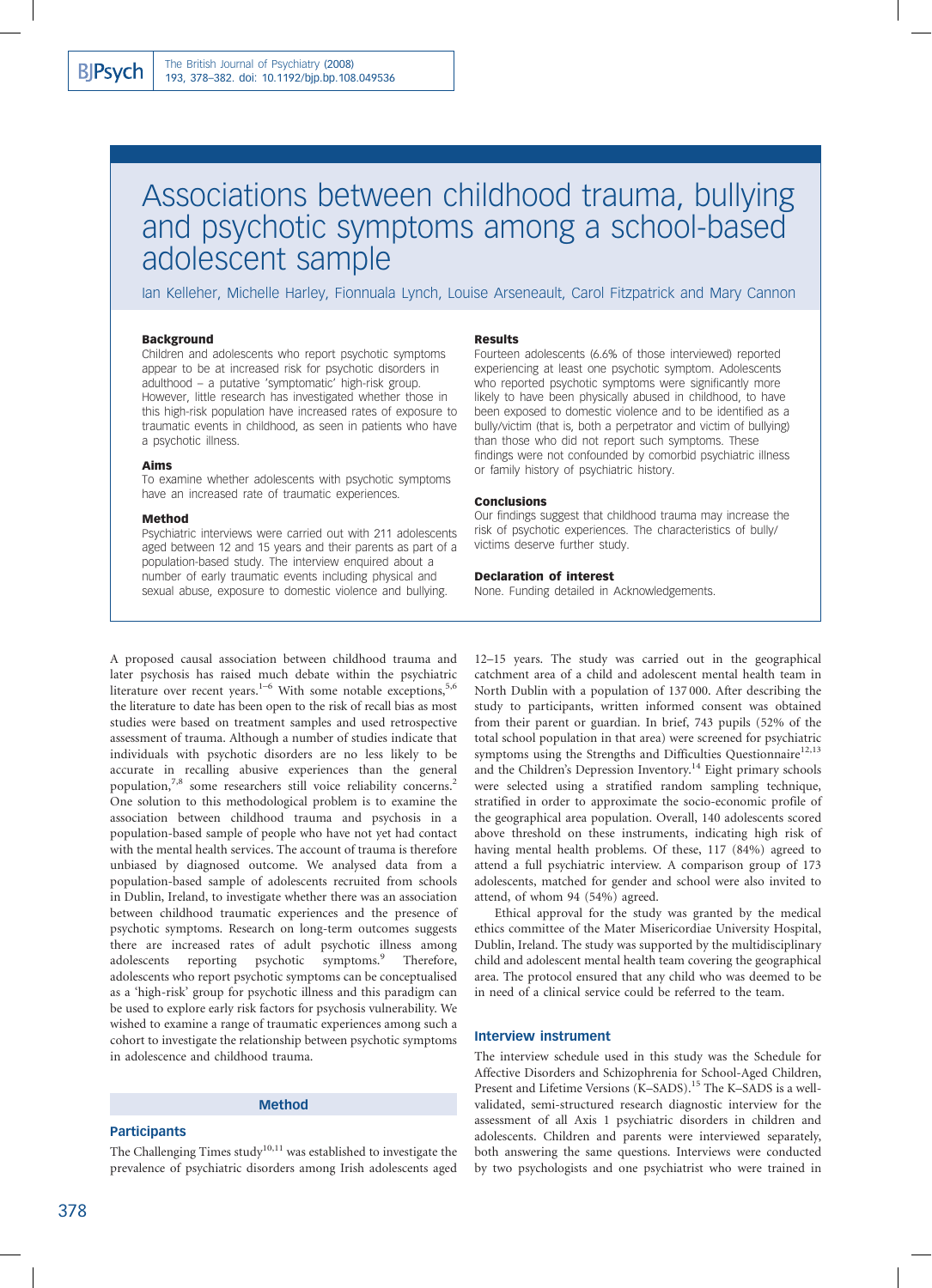the use of the K–SADS. Interrater reliability for the K–SADS was estimated as  $>90\%$  in this study.<sup>11</sup>

## Exposure measurement

As part of the K–SADS interview the following childhood traumatic experiences were assessed. Interviews were conducted with parents and children separately.

#### Childhood abuse

Both child physical and sexual abuse were assessed as part of the K–SADS interview. Children were asked the following questions in relation to physical abuse: 'When your parents got mad at you, did they hit you? Have you ever been hit so that you had bruises or marks on your body, or were hurt in some way? What happened?' They were asked the following questions in relation to sexual abuse: 'Did anyone ever touch you in your private parts when they shouldn't have? What happened? Has someone ever touched you in a way that made you feel bad?'.

Parents were asked the same questions appropriately modified. A disclosure of physical or sexual abuse from the parent was taken as evidence of a history of child abuse, regardless of whether it was also disclosed by the child. There were no cases where the parent disputed the occurrence of abuse that had been disclosed by the child.

#### Domestic violence

Exposure to domestic violence was assessed in the post-traumatic stress disorder section: 'Some kids' parents have a lot of nasty fights. They call each other bad names, throw things, and threaten to do bad things to each other. Did your parents ever get in really bad fights? Tell me about the worst fight you remember your parents having. What happened?'. Again, parents were asked the same questions, appropriately modified. A disclosure of physical violence between parents/step-parents from the parent was taken as evidence of a history of domestic violence. There were no cases where the parent disputed the occurrence of domestic violence that had been disclosed by the child.

#### Bullying

Bullying was assessed as part of the K–SADS Social Relations section; parents and children were specifically asked: 'Have you ever been bullied?' and 'Have you ever been accused of being a bully?'. A positive response from either the parent or child was taken as evidence of a history of being a bully or being a victim of bullying. The 'victim of bullying' group included all those who responded positively to being bullied (regardless of whether they were also perpetrators of bullying). The 'perpetrator of bullying' group included all those who responded positively to being bullies (regardless of whether they were also victims of bullying).

## Outcome measures

The Psychosis section of the K–SADS asks about the child's experience of hallucinations and delusions. Screen questions are detailed in the Appendix. Responses to these questions were recorded on the interview sheet. Three psychiatrists (M.H., F.L. and M.C.) and one psychologist (I.K.) examined these responses and concurred that the symptoms seemed genuine in content. All psychotic experiences were reported by the child. In no case did the parents report such symptoms in their child.

# Socio-economic status and family history of psychiatric illness

Socio-economic status of each participant was determined using parental occupation assessed according to the Irish Social Class Scale.<sup>16</sup> We divided the sample into two major groups according to social class: the first group contained socio-economic status groups 1 and 2 (professional/managerial) and the second group contained groups 3–7: (non-manual skilled, skilled manual, semi-skilled manual, unskilled manual and unemployed). The K–SADS interview includes a routine screening section for family history of psychiatric illness, which was used in the present study.

## Statistical analysis

First, we used chi-squared tests to compare the socio-demographic and clinical characteristics of adolescents reporting psychotic symptoms with adolescents who did not report such symptoms. Second, we used logistic regression analyses to examine the association between the outcome measure, experiencing psychotic symptoms, and the exposures: child physical and sexual abuse, exposure to domestic violence and bullying (victimisation or perpetration). We report univariate associations in terms of odds ratios, along with 95% confidence intervals (95% CI) and P-values, adjusted for gender and socio-economic status. Third, in order to control for the effect of comorbid psychiatric illness, we used a regression analysis stratified by the presence of psychiatric disorder. All analyses were carried out using STATA version 8.2 for Windows.

# Results

Of the 211 children interviewed, 83 (39%) received a  $DSM-IV<sup>17</sup>$ Axis 1 diagnosis following K–SADS interview. The most common disorders diagnosed were depressive disorders. No participants received a formal diagnosis of a psychotic illness. Fourteen participants (6.6%) reported experiencing psychotic symptoms, primarily auditory and visual hallucinatory experiences. Adolescents who reported psychotic symptoms were significantly more likely to receive an Axis 1 psychiatric diagnosis than were adolescents who reported no such symptoms (71.4% v. 37.1%;  $\chi^2$ =5.4, d.f.=1, P=0.02). Specifically, the diagnoses of the 14 adolescents who reported psychotic symptoms included eight depressive disorders, two conduct disorders, two phobic disorders, two attention-deficit hyperactivity disorders, and one each of post-traumatic stress disorder, overanxious disorder, oppositional defiant disorder, tic disorder and separation anxiety disorder.

Adolescents who reported psychotic symptoms were more likely to be male (71.4%, psychotic symptoms group  $v$ . 45.2%, comparison group;  $\chi^2$ =3.3, d.f.=1, P=0.07), and from high socio-economic groups (professional/managerial) (64.3% v. 38.1%;  $\chi^2$ =3.5, d.f.=1, P=0.06) than the adolescents who did not report any symptoms. There were no differences between the groups for family history of psychiatric illness ( $\chi^2$ =0.12, d.f.=1,  $P=0.73$ ).

Table 1 shows that adolescents reporting psychotic symptoms were six times more likely to have experienced child physical abuse than adolescents who did not report such symptoms and were ten times more likely to have witnessed domestic violence in their homes. These findings were statistically significant. Adolescents who reported psychotic symptoms were four-times more likely to have experienced child sexual abuse but, given the low absolute numbers of those who reported sexual abuse  $(n=4)$ , this difference was not statistically significant. Adolescents with psychotic symptoms were not significantly more likely to have been victims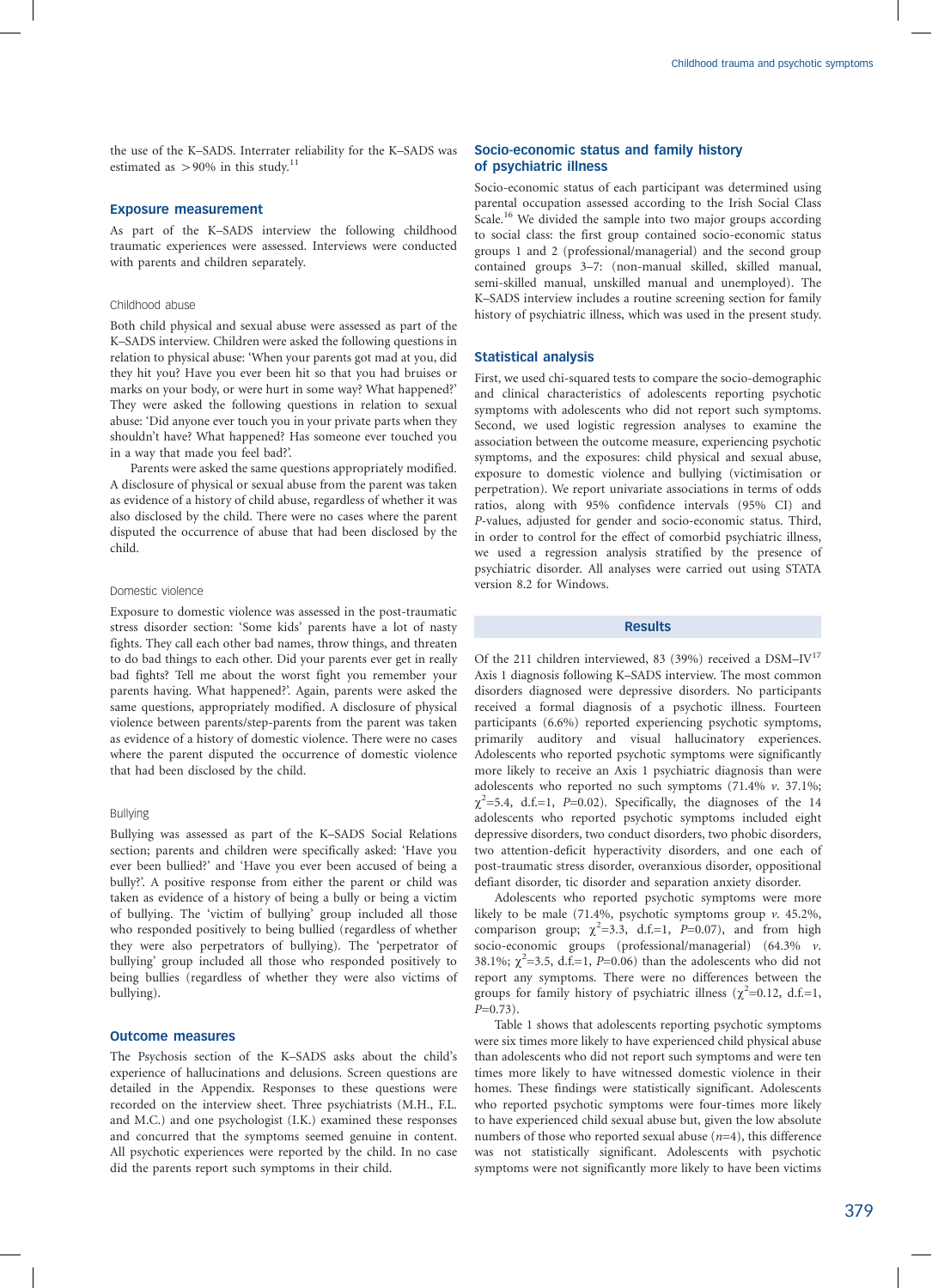Table 1 Associations between psychotic symptoms in adolescence and early life traumatic experiences in (A) the whole sample ( $n=211$ ) and (B) just adolescents with a history of psychiatric disorder ( $n=84$ )<sup>a</sup>

|                                                                | (A) Adolescents with $(n=14)$ v. without $(n=197)$<br>psychotic symptoms |       | (B) Adolescents with psychiatric disorder with $(n=10)$<br>v. without $(n=74)$ psychotic symptoms |       |
|----------------------------------------------------------------|--------------------------------------------------------------------------|-------|---------------------------------------------------------------------------------------------------|-------|
| Trauma type                                                    | Odds ratio (95% CI)                                                      | P     | Odds ratio (95% CI)                                                                               | P     |
| Child physical abuse                                           | 5.96 (1.27-27.97)                                                        | 0.023 | $6.19(1.05 - 36.29)$                                                                              | 0.040 |
| Child sexual abuse                                             | 4.16 (0.34-50.51)                                                        | 0.260 | $5.39(0.26 - 111.17)$                                                                             | 0.280 |
| Exposure to domestic violence                                  | 10.06 (2.20-46.01)                                                       | 0.003 | 7.78 (1.47-41.28)                                                                                 | 0.016 |
| History of being bullied (victim)                              | 1.23 (0.40–3.83)                                                         | 0.720 | $1.51(0.38 - 5.92)$                                                                               | 0.560 |
| History of being a bully                                       | $9.90(2.51 - 39.05)$                                                     | 0.001 | 12.32 (2.40-63.35)                                                                                | 0.003 |
| a. All findings adjusted for gender and socio-economic status. |                                                                          |       |                                                                                                   |       |

of bullying but were significantly more likely to be bullies than adolescents who did not report such symptoms. Figure 1 shows the percentages of participants in each group who experienced the given traumatic events.

There was a high level of comorbidity between reported psychotic symptoms and other childhood psychiatric disorder in this sample. Therefore, we considered that the traumatic experiences identified could be associated with general psychopathology rather than showing any specificity to psychotic symptoms. To test this hypothesis, we carried out a further analysis confined to those adolescents who received psychiatric diagnoses following interview. The prevalence of childhood traumatic experiences among adolescents with a diagnosed psychiatric disorder who also displayed psychotic symptoms  $(n=10)$  was compared with the prevalence among adolescents with diagnosed psychiatric disorder who did not display psychotic symptoms  $(n=73)$ . Table 1 shows that the association between psychotic symptoms and traumatic experiences remained statistically significant after controlling for psychiatric disorders.

# **Discussion**

Our results show significant associations between psychotic symptoms in early adolescence and reports of child physical abuse, exposure to domestic violence and involvement in bullying. We did not find a significant association with child sexual abuse but the reported rate of sexual abuse in our sample as a whole was



low. There is an emerging literature on the association between adverse childhood experiences and positive psychotic symptoms, and this literature has focused mainly on child physical and sexual abuse.1,2 We have extended these findings to exposure to domestic violence and bullying, which have been rarely studied to date.<sup>4</sup>

# Traumatic experiences and mechanisms of risk for psychosis

Theories proposed to explain how exposure to childhood abuse may increase the risk of psychotic symptoms have drawn on findings that severe stress at a young age appears to result in catecholamine deregulation and hypothalamic–pituitary–adrenal axis dysfunction.<sup>18</sup> It has been shown that adult female victims of child physical and sexual abuse demonstrate persistent sensitisation of the pituitary-adrenal and autonomic stress response.<sup>19</sup> This process may create a diathesis that renders the individuals' mental health vulnerable to stress and may place them at greater risk of future psychiatric illness, including psychosis.20,21

Although direct evidence is lacking, witnessing domestic (interparental) violence may well invoke similar stress-induced neurodevelopmental changes as those evidenced in victims of childhood physical and sexual abuse. It is known that multiple behavioural, emotional, social and psychological effects are associated with childhood exposure to domestic violence.<sup>22,23</sup> A correlation between marital discord and child urinary dopamine levels has also been reported, $24$  which may indicate a process of dopamine sensitisation.<sup>25</sup>

Complementary theories suggest that the cognitive schema formed as a result of traumatic experiences increase risk of psychosis<sup>1</sup>. These are characterised by negative schematic models of the self and the world. Abusive experiences, for example, may teach the victim that people are dangerous, ultimately leading to paranoid ideation and the appraisal of normal events as threatening.26–28

## Bullying and psychosis

In the context of our findings on child physical abuse and exposure to domestic violence, our findings regarding bullying were somewhat counterintuitive. We found that adolescents who reported psychotic symptoms were not significantly more likely to have been victims of bullying than the remainder of the sample. This finding is contradictory to a number of studies that reported a significant association between psychotic symptoms and being a victim of bullying.<sup>29,30</sup> There are a number of possible explanations for this discrepancy. First, there were high reported baseline rates of bullying victimisation in our whole sample (34%), which is likely to have reduced our ability to find an effect of victimisation. We did not have sufficient information on the nature of the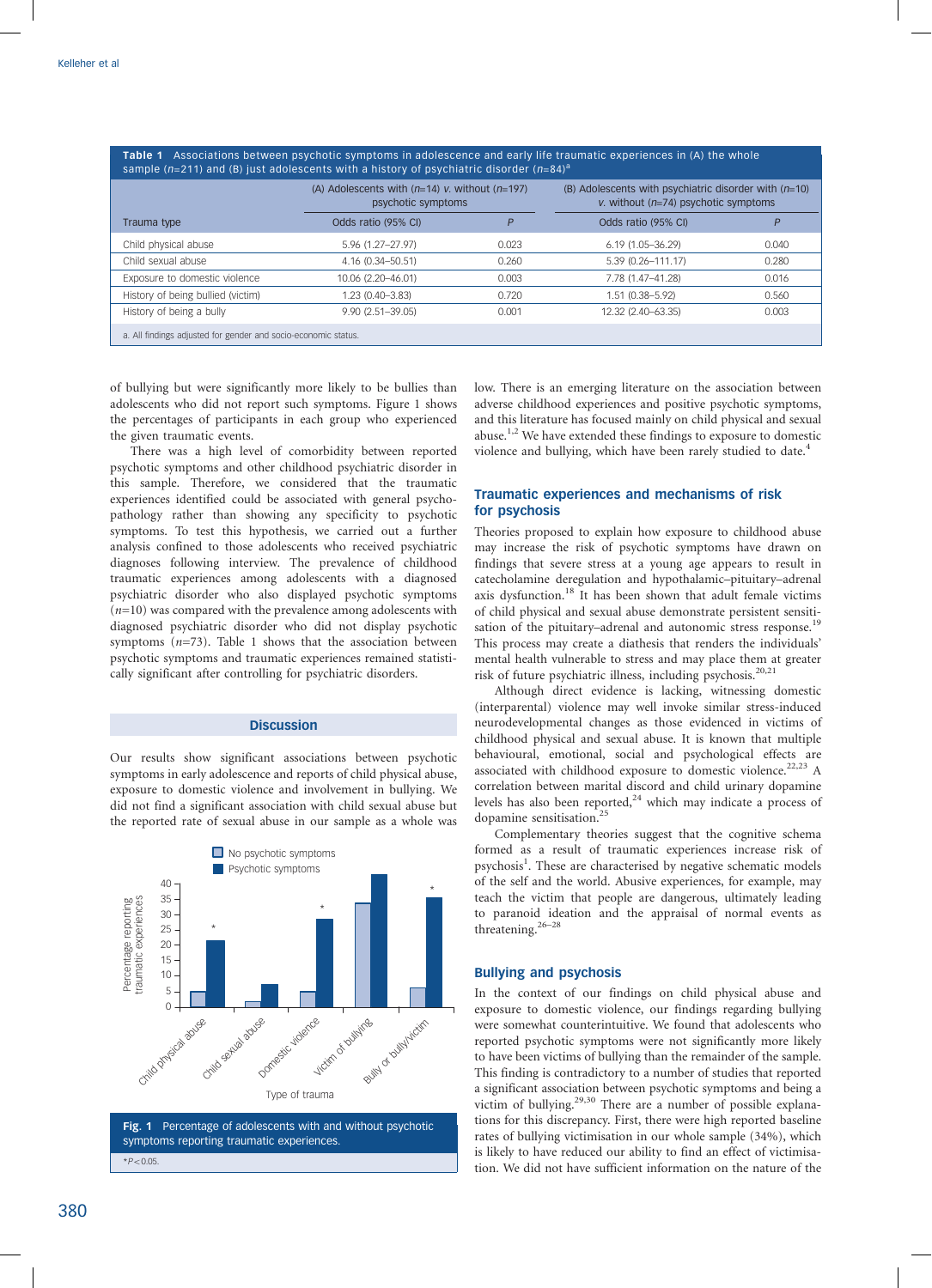victimisation experiences to allow subdivision by severity of victimisation. It is worth noting that, of those identified as bullies in the psychotic symptom group, the majority (80%) were also victims of bullying and would fit the definition of 'bully/victim' rather than the typical bully profile. In fact, children who fit the definition of bully/victim appear to be at particularly high risk of psychotic experiences, as 50% of the bully/victims in the study reported psychotic symptoms. Research is beginning to address the factors associated with bully/victim status.<sup>31,32</sup> Compared with 'pure' victims, they tend to develop more pervasive and more severe psychological and behavioural outcomes, even after controlling for adjustment problems existing prior to the bully/ victim behaviours.<sup>32</sup> Studies suggest that bully/victims come from homes where the parents are less involved and more likely to be hostile and rejecting.<sup>33</sup>

Physical abuse and exposure to domestic violence may be common risk factors for both the development of psychotic symptoms and the development of bullying behaviour. Children who have witnessed domestic violence or who have been victims of physical abuse may model their own behaviour on such acts of aggression. It could also be hypothesised that underlying genetic factors may influence antisocial and violent behaviour both in the parents and in the child. However, we found no significant relationship between being a bully and experiencing physical abuse and/or domestic violence. More research is needed to clarify what role bullying behaviour may play in the development of psychotic symptoms.

## Strengths and limitations

This study has a number of strengths. First, it was populationbased and all participants were attending mainstream schools. The detailed clinical interviews provided a comprehensive evaluation of the prevalence of experiences of trauma. Second, parents were interviewed in every instance and this collateral information was particularly valuable regarding child abuse and exposure to domestic violence. Parents, when reporting traumas, were unaware that their offspring had reported psychotic symptoms. Furthermore, most studies on psychosis that have investigated child abuse have been conducted with adults. There is, therefore, a significant intervening time period between the abuse events and assessment of these events. In our study the assessment is much closer to the time of abuse events. All of these factors reduce the possibility of recall bias, which has been identified as a significant problem in the literature to date.<sup>2</sup>

One limitation is that the Challenging Times study was not designed specifically to identify psychotic symptoms. This may have resulted in less sensitivity in detecting weaker symptoms with an underestimation of symptom prevalence in this sample. Another important limitation is the cross-sectional nature of the study. Our ability to draw causal conclusions between traumatic experiences and psychotic symptoms is limited by a lack of clear temporal information. If psychotic symptoms preceded trauma in only a couple of the cases this would have serious implications since the numbers with psychotic symptoms is small. However, our data from parental interviews show that exposure to domestic violence, at least, occurred from a very young age, typically less than 5 years old.

The questions on sexual abuse in the interview instrument involve a somewhat narrow definition of abuse and the ambiguity of these questions may partially explain the low sexual abuse rates reported in this study. One study, based on self-report questionnaires, has suggested that sexual abuse (or, more specifically, 'unwanted sexual experiences') is, in fact, more common among adolescents who report having experienced psychotic symptoms.<sup>30</sup>

Although the present study was population based, it does not represent a true population cohort since one of the two groups was selected for being 'at risk' of psychiatric problems, based on screening measures. However, we have controlled for psychiatric disorders in our analysis. There was also a higher than expected refusal rate among the comparison group. Although the overall sample size was large, there were small numbers with the symptoms of interest and with the experiences of interest (particularly sexual abuse). For these reasons, replication of our findings is warranted.

#### Early life traumatic events and psychosis

Clearly not all individuals who experience severely traumatic events in childhood go on to develop a psychotic disorder. Disease causation is a dynamic process and should be considered in terms of a pathway over a life course rather than in terms of a certain set of risk factors at a point in time.<sup>34</sup> Other 'environmental' risk factors for schizophrenia, such as obstetric complications,<sup>35</sup> urbanicity<sup>36</sup> or cannabis use,  $37$  may have cumulative or interactive effects on psychosis risk. None the less, this paper adds to the evidence that traumatic childhood events may be part of a cascade that leads to the development of psychotic symptoms and may ultimately contribute to the onset of psychotic illness.

Ian Kelleher, MSc, Department of Psychiatry, Royal College of Surgeons in Ireland, Dublin, Ireland; Michelle Harley, MB, MRCPsych, Department of Psychiatry, Royal College of Surgeons in Ireland, and Child and Adolescent Mental Health Service, Mater Misericordiae University Hospital, Dublin, Ireland; Fionnuala Lynch, MB, MD, MRCPsych, MSc, Child and Adolescent Mental Health Service, Mater Misericordiae University Hospital, and University College Dublin, Ireland; Louise Arseneault, PhD, Medical Research Council Social, Genetic and Developmental Psychiatry Centre, Institute of Psychiatry, King's College London, UK; Carol Fitzpatrick, MD, FRCPI, FRCPsych, Child and Adolescent Mental Health Service, Mater Misericordiae University Hospital, The Children's University Hospital Temple St, and University College Dublin, Ireland; Mary Cannon, MB, PhD, MRCPsych, Department of Psychiatry, Royal College of Surgeons in Ireland and Beaumont Hospital, Dublin, Ireland.

Correspondence: Professor Mary Cannon, Department of Psychiatry, Royal College of Surgeons in Ireland, Education and Research Centre, Beaumont Hospital, Dublin 9, Ireland. Email: marycannon@rcsi.ie

First received 9 Jan 2008, final revision 4 Jul 2008, accepted 24 Jul 2008

# Acknowledgements

This work was supported by a Clinician Scientist Award to M.C. (CSA/2004/1) from the Health Research Board (Ireland). L.A. is supported by a Career Scientist Award from the Department of Health (UK). We thank Ms Carla Mills and Ms Irene Daly for their roles in conducting clinical interviews for this study. The original Challenging Times study was funded by Friends of the Children's University Hospital (Dublin), the American Foundation for Suicide Prevention, HSE Northern Area and the Mater Misericordiae University Hospital.

## Appendix

# K-SADS Psychosis section<sup>15</sup> (reprinted with permission)

Hallucinations:

Sometimes children, when they are alone, hear voices or see things, or smell things and they don't quite know where they come from. Has this ever happened to you? Tell me about it.

Has there ever been a time you heard voices when you were alone? What did you hear?

Have you ever heard someone call your name when there was no one around?

What kind of things did you hear?

Did you ever hear music which other people could not?

Has there ever been a time when you saw things that were not there? What about shadows or other objects moving?

Did you ever see ghosts? When?